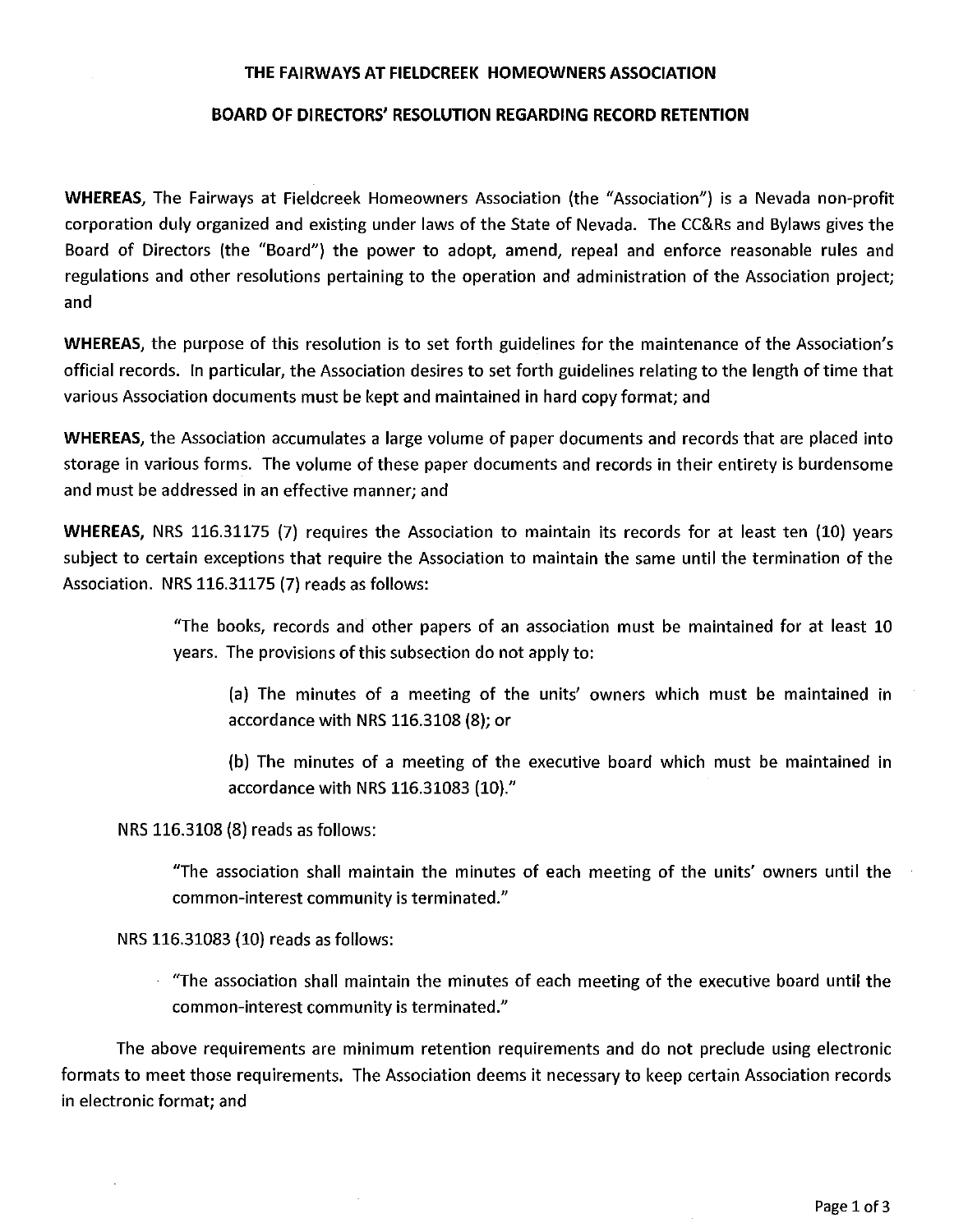NOW, THERFORE, BE **IT** RESOLVED, the Board adopts the following Resolution Regarding Record Retention:

# I. MAINTENANCE OF ASSOCIATION RECORDS IN HARD PAPER FORMAT:

- A. Consistent with the above, the Association will keep the following Association records and documents on file in hard paper format until the termination of the Association:
	- 1. All Association governing documents included, but not limited to, original copies of recorded Articles of Incorporation, Bylaws, CC&Rs, Signed Rules and Regulations, Signed Design Review Guidelines, any and all Signed Resolutions or the like and all amendments thereto;
	- 2. All signed and approved minutes of meetings of the Executive Board and all minutes of the meetings of the unit owners;
	- 3. Any original real property records such as Association deeds, easements or any other documents relating to Association interests in any real property.

# II. DURATION OF ASSOCIATION RECORDS:

- A. Consistent with the above, the Association will keep the following Association records and documents on file electronically until the termination of the Association:
	- 1. Insurance related documents including, but not limited to, certificates of insurance, insurance settlements and claims related information.
	- 2. Financial records such as tax returns, W-2 and W-4 records, property tax records, financial audits, banking and financial statements and accounting ledgers;
	- 3. Audio recordings of board meetings or units' owners' meetings;
	- 4. Architectural applications submitted to the Association for review and approval.
- B. Consistent with the above, the Association will keep the following Association records and documents on file electronically for at least 10 years:
	- 1. Any employment related documents including, but not limited to, labor and employment contracts, pension related documents and employment related tax documents;
	- 2. All reserve studies;
	- 3. Any and all settlement agreements, legal opinions and other confidential materials from Associations' legal counsel.
	- 4. Documents related to Association account receivables and payables, paid invoices to third party vendors;
	- 5. All expired contracts and retainer agreements of the Association not otherwise provided for in paragraph A above including, but not limited to, management contracts, landscaping maintenance contracts and other contracts of the Association;
	- 6. Other financial records not otherwise provided for in paragraph A above including but not limited to, cancelled checks, Association budgets, deposit slips, cash receipt books/journals, check registers, deposit records and other administrative related banking records, purchase orders, payment receipts, utility payment receipts;
	- 7. Homeowner files, including violation notices, and documents relating to homeowners that have not had an ownership interest in a unit in the Association for at least ten years not otherwise provided for in paragraph A above;